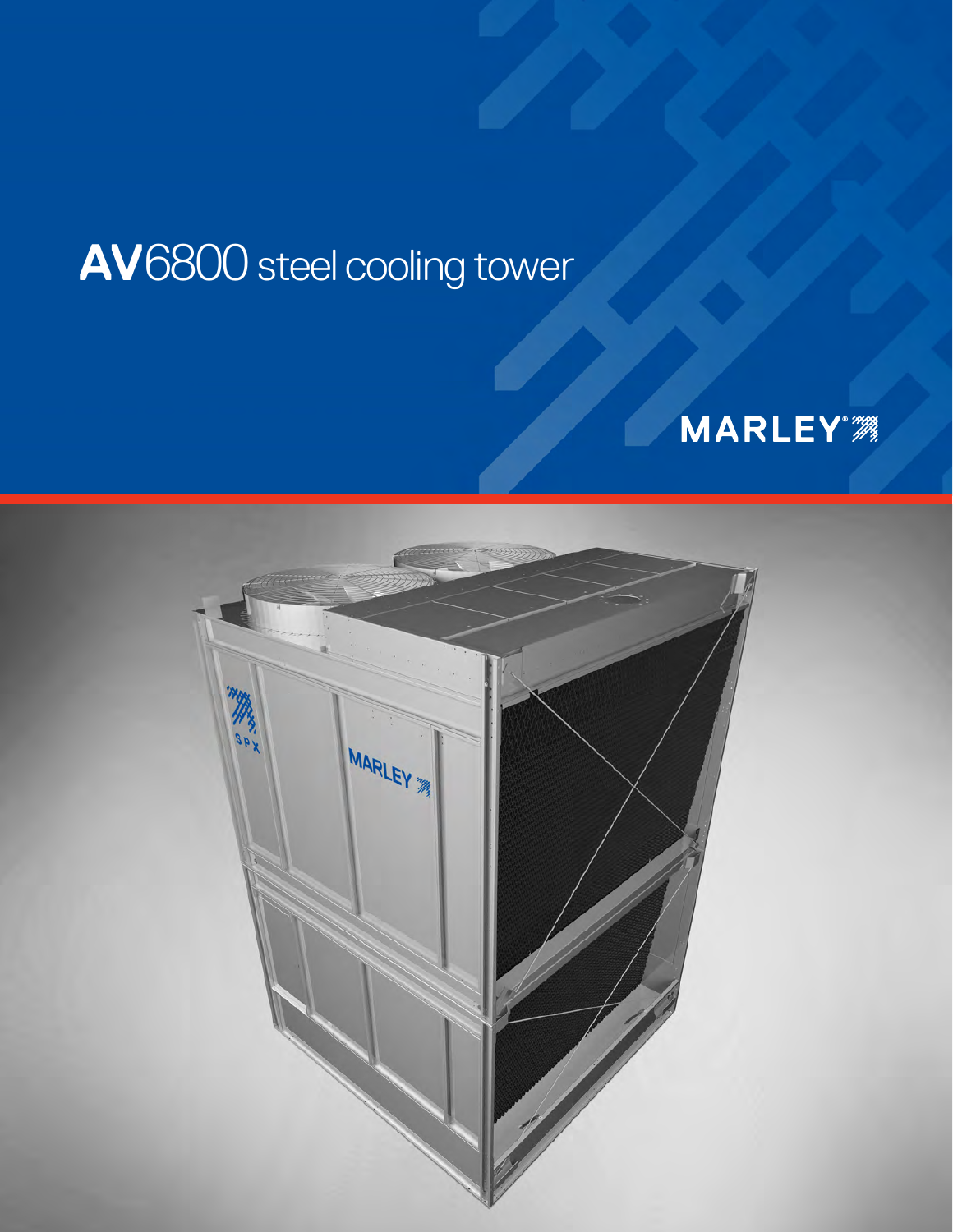

The AV 6800 has 134 factory assembled tower models with 125-772 nominal tons per cell.

The Marley AV Series cooling tower is designed to minimize your costs and maximize your cooling performance through quick, easy installation and energy-efficient operation. Its single flow, induced draft crossflow design offers you pump and fan energy savings in a small footprint installation. The AV is an excellent replacement for forced draft counterflow cooling tower installations.

Every AV cooling tower benefits from all the knowledge and experience Marley has compiled from manufacturing cooling products for commercial and industrial use since 1922.







Key Benefits

#### **IDEAL REPLACEMENT**

The redesigned AV line has expanded cooling capacity ranging from 125-772 tons per cell. It's designed to easily replace forced draft or induced draft counterflow towers and for other space sensitive installations.

# **LOW ENERGY COSTS**

 Highly efficient propeller fans consume half the energy of blowers. And gravity water distribution provides further savings through lower total pump head.

# **EASY ACCESS**

 Large access doors on both endwalls and "stand-up" plenum area help make the AV easy to service with generous access to the basin and mechanical equipment. No "paint can lid" access hatches.

## **LOW PIPING COSTS**

Single inlet connection for easy and fast installation.

# **LONG LIFE**

 Rugged G-235 galvanized steel frame, quality factory assembly. Optionally available in 301L stainless steel.

#### **ALL SEASON RELIABILITY**

 Integral louvers eliminate splash-out so towers operate virtually ice-free in the winter.

# **REAL WORLD DESIGN**

 Designed and built to withstand shipping, wind, seismic, operating and live loads.

# **TOUGH MX HIGH-PERFORMANCE FILM FILL**

 Highly-efficient MarKey™ drift eliminators and honeycomb air inlet louvers are integrally molded within the MX fill sheets. The exclusive MarKey drift eliminator achieves the lowest measurable drift rate, down to 0.0005% of circulating water flow, of any standard crossflow configuration.

#### **ALUMINUM-ALLOY AXIAL FAN**

 Adjustable-pitch fan blades permit full use of rated horsepower. The fan blades are field-adjustable to optimize tower performance.

#### **RUGGED FAN MOTOR**

 The cast iron motor, with TEFC 1.15 service factor, is designed to Marley specifications for cooling tower duty and specially insulated for extra moisture protection.

#### **FIVE-YEAR MECHANICAL WARRANTY**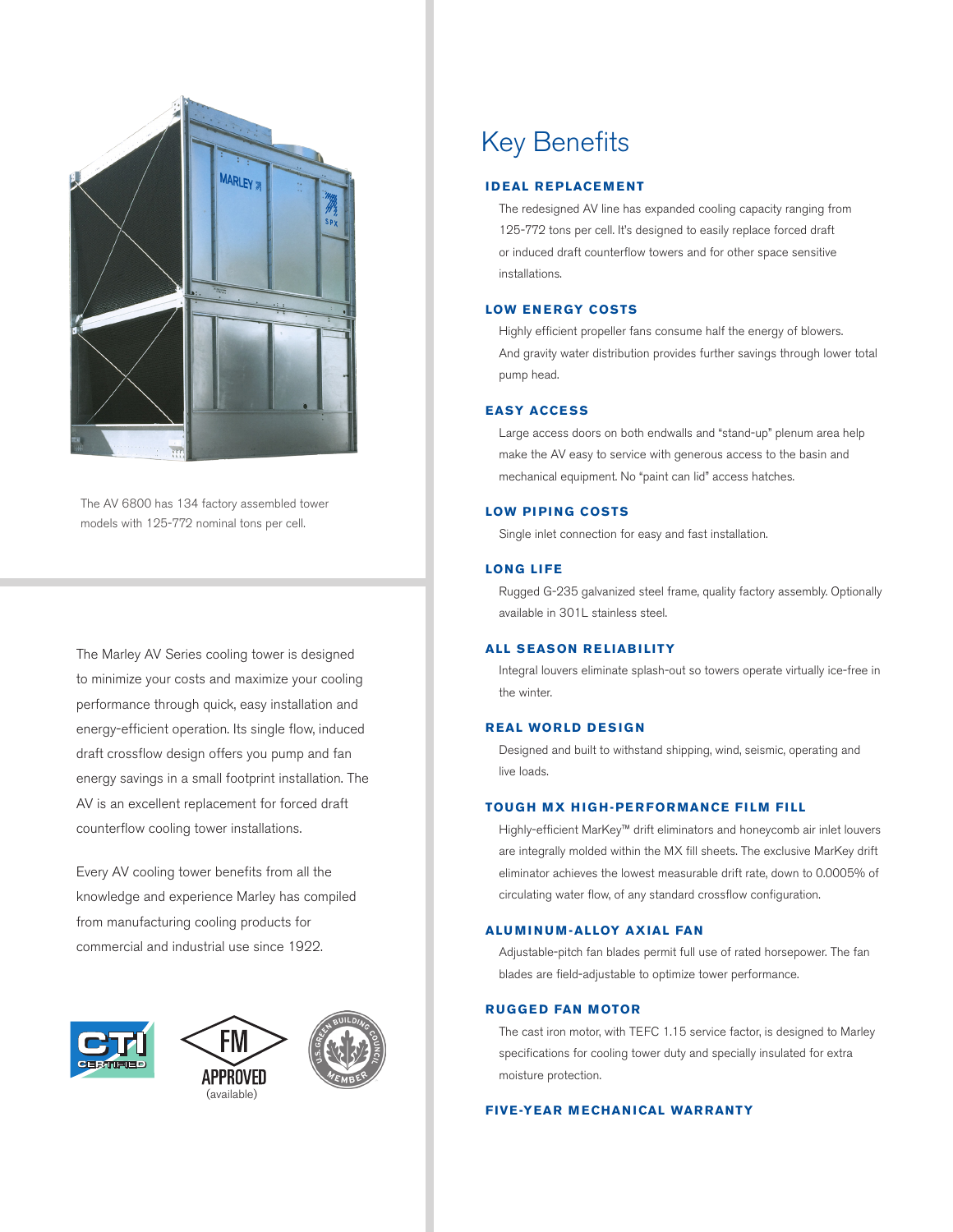# Features

#### **AV AIR MOVEMENT SYSTEM**

- Models available with multiple fans per cell to optimize balance of airflow while maximizing fill media surface area, and minimizing overall tower footprint.
- Heavy duty aluminum alloy fan adjustable pitch blades.
- 7.5 hp and larger fans are driven by a high quality, solid backed, multi-grooved neoprene and polyester V-belt through a corrosion resistant aluminum alloy fan sheave.
- Heavy-duty, self-aligning, grease-lubricated roller bearings selected with an  $L_{10}$  design life of 50,000 to 100,000 hours support the fan and shaft.
- TEFC fan motor, 1.15 service factor, variable torque design, specially insulated for cooling tower duty.
- The AV air movement system is guaranteed against failure for full five years from date of shipment. Includes fan, fan shaft and mechanical equipment support.

#### **AV WATER DISTRIBUTION SYSTEM**

- Gravity flow distribution system. Easy, nonrestrictive maintenance. Basin covers are standard.
- Marley Spiral Target polypropylene nozzles for consistent, predictable water distribution.
- Marley MX thermoformed PVC film fill is suspended from the upper tower structure by heavy galvanized steel support members providing clearance between fill and sloping self-cleaning collection basin floor for easy basin cleaning. Integral eliminators and louvers keep circulating water confined to fill over a wide range of air flow rates.

#### **AV STRUCTURE**

- Crossflow configuration easier and safer to inspect, service and maintain.
- G-235 heavy galvanized steel. Also available in 301L stainless steel.
- Factory-assembled modules, including fan cylinders make final field installation hassle-free.
- Large access doors the generous plenum region in the AV tower is nonconfining, permitting quick visual inspection of cold water basin, internal structure, drift eliminators and mechanical equipment.



# Is the Marley AV Right for Your Application?

The best way to see if a Marley AV suits your needs is to run a complimentary product match analysis of your specific installation or plans. You can do it yourself or contact your local Marley sales representative.

# Find out at spxcooling.com/update

Enter the key specs you're working with and make your own product selection.

Export Note: For economical transportation, AV towers are also available unassembled and crated for export.

Safety Note: Always shut down and lock out the fan motor before entering the plenum.